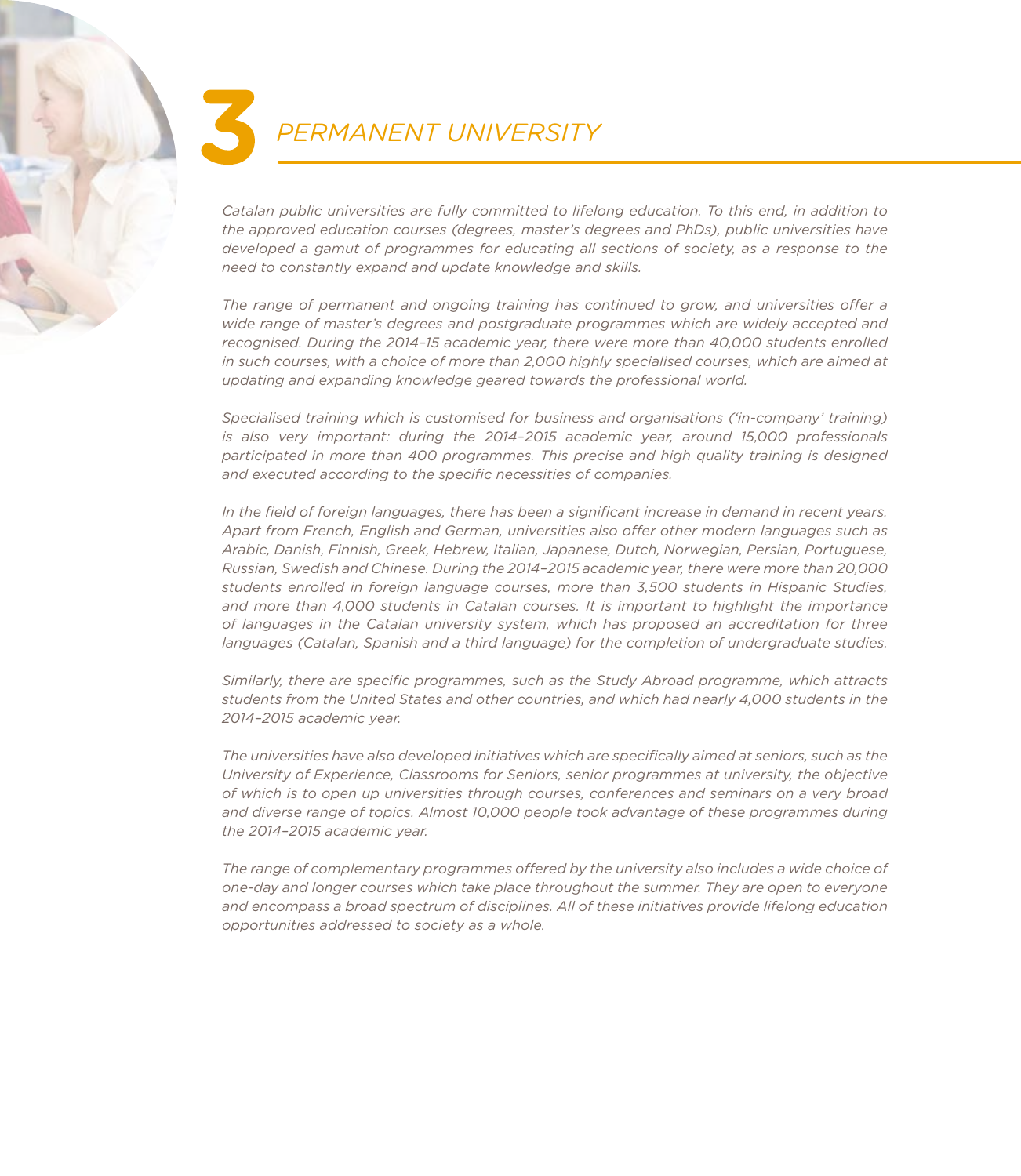## **3.1 FORMACIÓ CONTINUADA** *ONGOING TRAINING* FORMACIÓN CONTINUA

**Gràfic 26. Evolució del nombre de programes de postgrau que s'ofereixen i del nombre de matriculats en els programes de postgrau.**

Gráfico 26. Evolución del número de programas de posgrado que se ofrecen y del número de matriculados en los programas de posgrado..

*Figure 26. Evolution of the number of postgraduate programmes available and the number of students enrolled in postgraduate programmes*



#### *Nº màsters propis*

*Nº másters propios Nº university-endorsed degrees*

*Nº cursos de postgrau Nº cursos de posgrado Nº postgraduate courses* *Matriculats a màsters propis Matriculados en másters propios Enrolled in university-endorsed master's* 

*Matriculats a cursos de postgrau Matriculados en cursos posgrado Enrolled in postgraduate courses*

**En el període 2010-2015 el nombre de màsters propis ha superat la xifra dels 700, i el nombre de cursos de postgrau s'apropa als 1.500. En el curs 2014/15 hi havia més de 15.000 alumnes matriculats en màsters propis, un 3% més que el 2010, i gairebé 26.000 en cursos de postgrau, un 16% més que el 2010.**

En el período 2010-15 el número de másters propios ha superado la cifra de los 700, y el número de cursos de posgrado se acerca a los 1.500. En el curso 2014-15 había más de 15.000 alumnos matriculados en másters propios, un 3% más que en 2010, y casi 26.000 en cursos de posgrado, un 16% más que en 2010.

*Between 2010 and 2015, there were more than 700 university-endorsed master's courses, and almost 1500 postgraduate courses. In the 2014/15 academic year, there were more than 15,000 students enrolled in master's degrees, 3% more than in 2010, and approximately 26,000 in postgraduate courses, 16% than in 2010.*

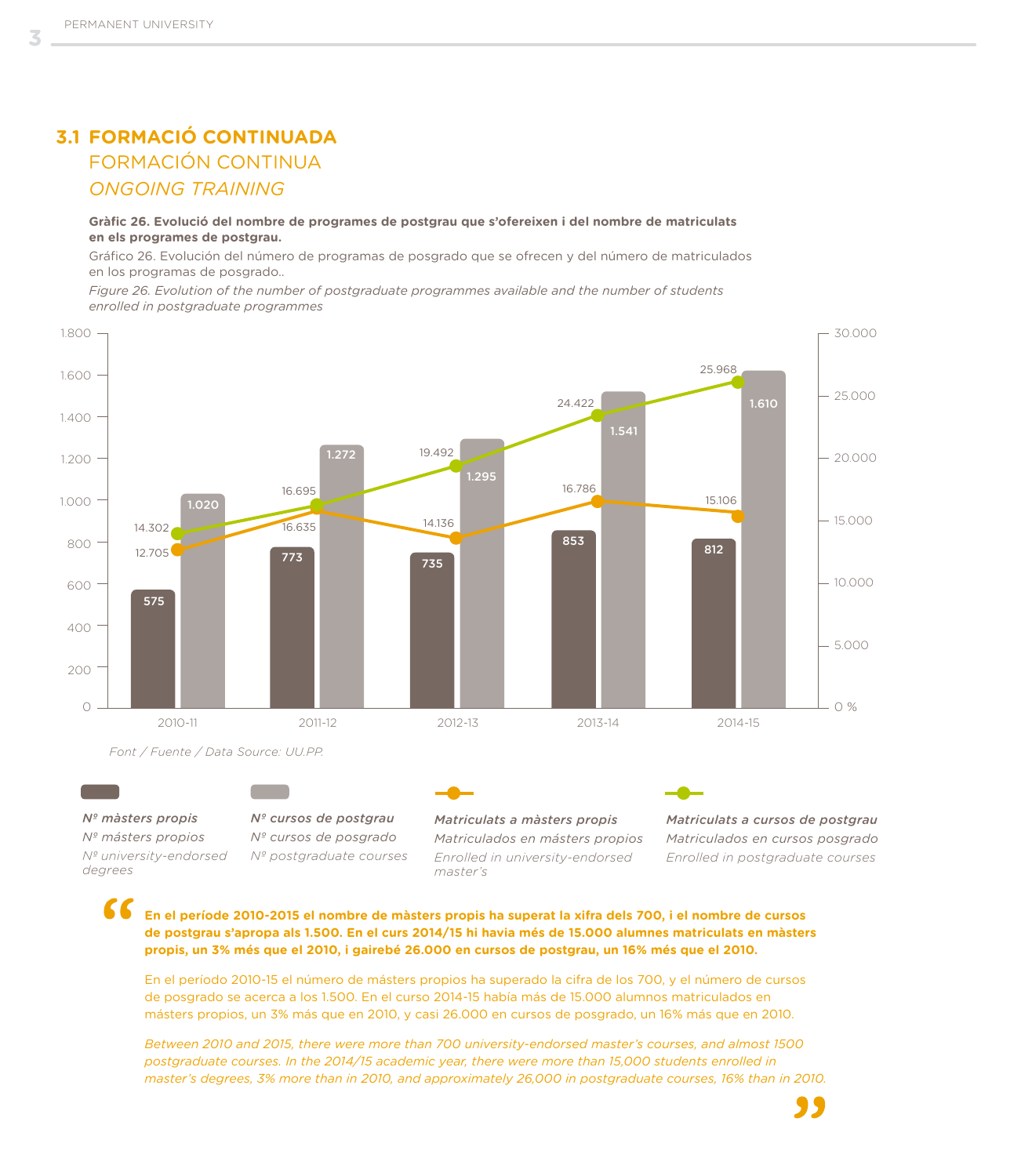

Gráfico 27. Evolución de los estudiantes matriculados en las escuelas de idiomas de las universidades. *Figure 27. Evolution of students enrolled in university language departments.*

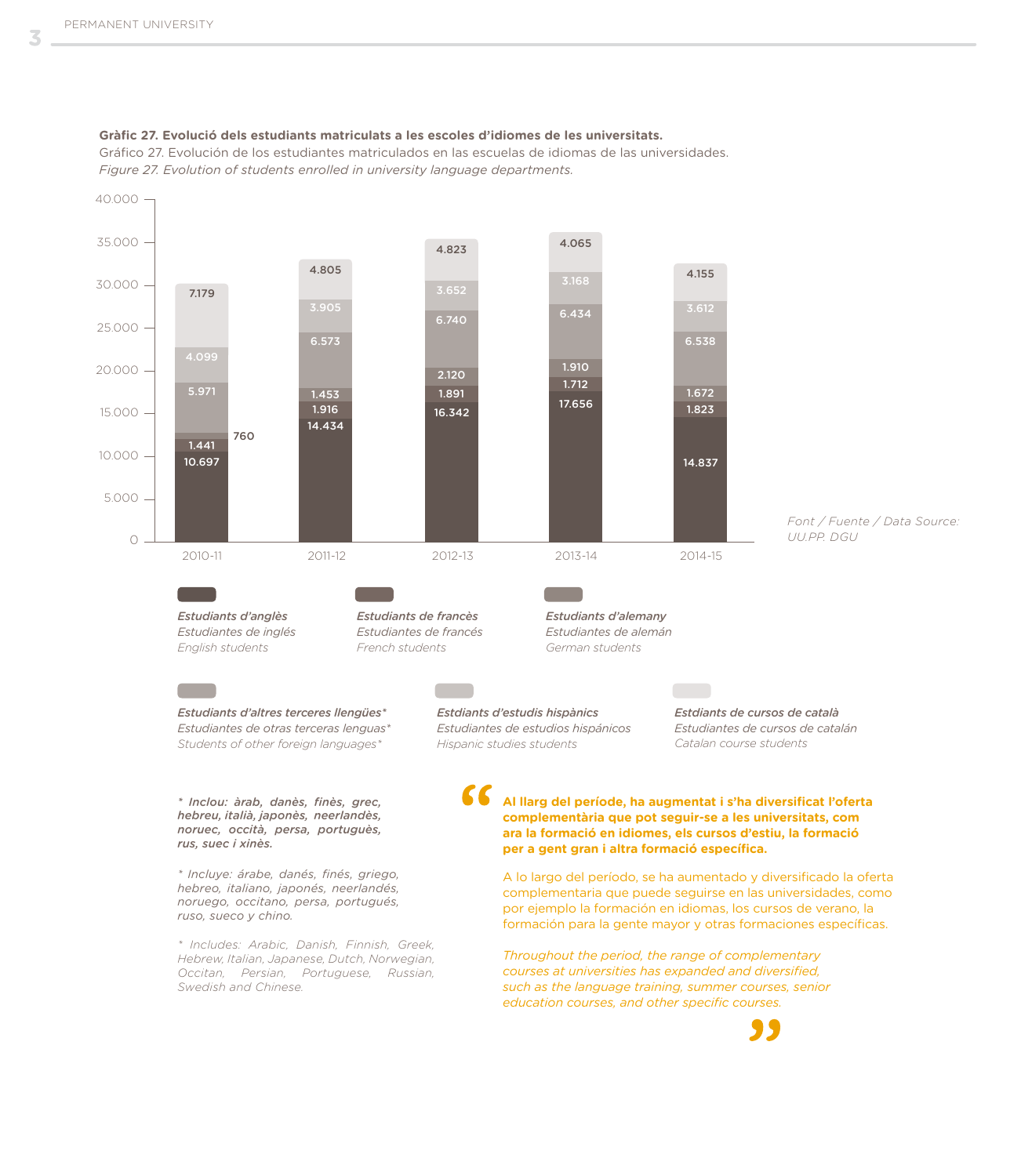3



**Gràfic 28. Evolució dels nombre d'estudiants d'extensió universitària i altres programes.**

Gráfico 28. Evolución del número de estudiantes de extensión universitaria y otros programas. *Figure 28. Evolution of the number of students in other university extension programmes* 

*Font / Fuente / Data Source: UU.PP.*

# $\epsilon$

### **L'oferta complementària s'adapta a les particularitats i necessitats del segment al qual s'adreça (gent gran, aprenentatge d'idiomes, formació de professorat, cursos de curta durada, matèries específiques...).**

La oferta complementaria se adapta a las particularidades y necesidades del segmento al que se dirige (gente mayor, necesidad de idiomas, formación de profesorado, cursos de corta duración, materias específicas...).

*The range of complementary courses is adapted to specific needs (seniors, need for languages, teacher training, short-term courses, specific material...).*